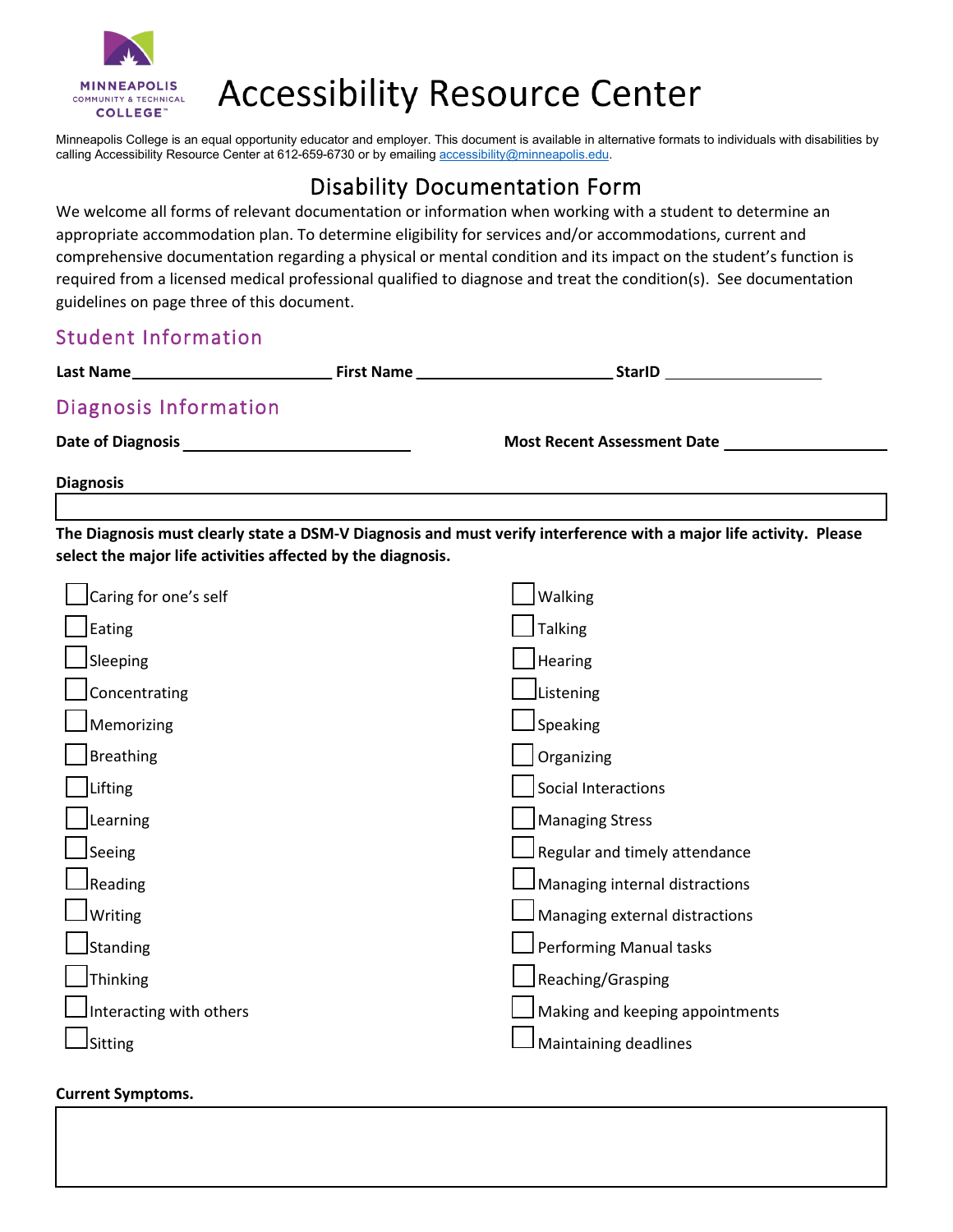**Summary of the functional limitations of the diagnosis and the impact of medication and/or treatment on educational**  functioning.

# **Suggested Accommodations** functioning.<br>**Example 2016**<br>Suggested Accommodations

 education. Such accommodations should be supported by the assessment results and by the diagnosis. The reasonable and cannot fundamentally alter the basic nature or essential elements of an institutions/s courses or Health Providers can provide suggestions for reasonable accommodations appropriate at the post-secondary level of Accessibility Resource Center will evaluate recommendations on a case-by-case basis. Accommodations must be programs.

| Provider's Credentials |  |
|------------------------|--|
|                        |  |
|                        |  |

 **Please fax this form to the Minneapolis College Accessibility Resource Center 612-659-6732**